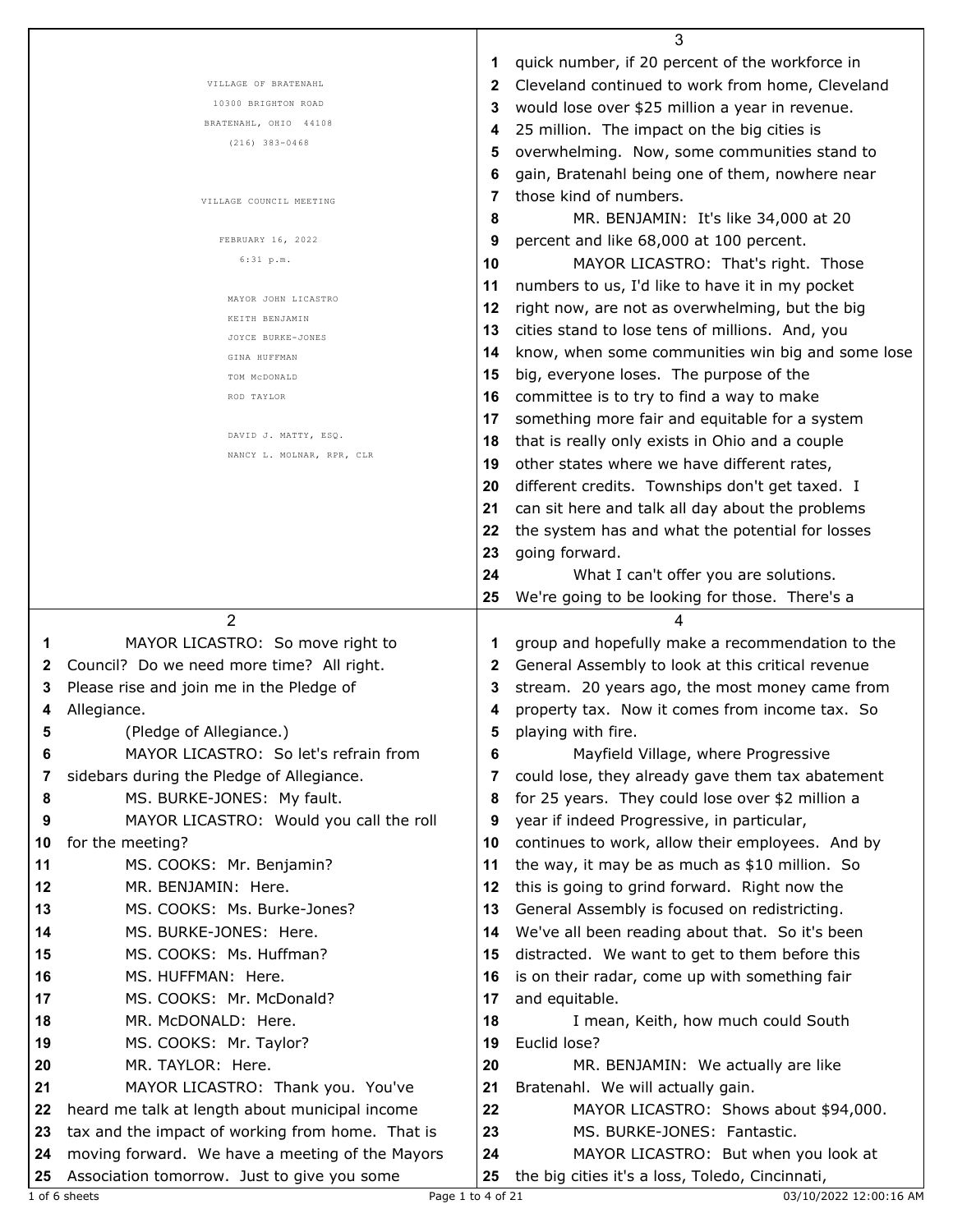|          | 5                                                                                     |              | 7                                                 |
|----------|---------------------------------------------------------------------------------------|--------------|---------------------------------------------------|
| 1        | Dayton, Columbus, the numbers are overwhelming.                                       | 1            | MS. COOKS: It's in their packet.                  |
| 2        | I've used this before as well. No one bites into                                      | $\mathbf{2}$ | MAYOR LICASTRO: It's in your packet.              |
| 3        | an apple with a rotten core. If Cleveland goes                                        | 3            | So if you look at that, understand that this is   |
| 4        | down, don't kid yourself the suburbs will be                                          | 4            | her obligation to submit this. She has. We're     |
| 5        | definitely be affected.                                                               | 5            | not going to discuss it now. Look at it. If we    |
| 6        | We have 29 members meeting tomorrow to                                                | 6            | have a discussion, we can have it in the future,  |
| 7        | discuss this. A lot of people want to be                                              | 7            | but it's in your packet.                          |
| 8        | engaged. So I'll keep you posted going forward.                                       | 8            | Thank you. Any questions for me? Okay.            |
| 9        | Hopefully we can come up with a solution. If you                                      | 9            | We have a series of resolutions and a couple of   |
| 10       | can think of a couple, Keith, throw them my way.                                      | 10           | ordinances. Let's begin with new business,        |
| 11       | MR. BENJAMIN: Well, there's also a new                                                | 11           | Resolution 1243. Mr. Benjamin, if you would.      |
| 12       | bill that was introduced to lower the gas tax by                                      | 12           | MR. BENJAMIN: Resolution 1243, a                  |
| 13       | \$10 per gallon, which would hurt our cost to fix                                     | 13           | resolution authorizing the Mayor to enter into a  |
| 14       | our local roadways.                                                                   | 14           | NOPEC 2022 Energized Community Grant Agreement to |
| 15       | MAYOR LICASTRO: Well, yeah. And look,                                                 | 15           | receive one or more NOPEC Energized Community     |
| 16       | New York State does a revenue sharing in lieu of                                      | 16           | Grants for 2022, to assist in funding related     |
| 17       | an income tax. There's other ways to get it                                           | 17           | projects and declaring an emergency. I move       |
| 18       | done, but Ohio is different. And everyone who                                         | 18           | suspension.                                       |
| 19       | doesn't like change, they want to keep what they                                      | 19           | MS. BURKE-JONES: Second.                          |
| 20       | have, but COVID has changed this going forward we                                     | 20           | MAYOR LICASTRO: Roll call on                      |
| 21       | think forever. Working from home is effective.                                        | 21           | suspension, please.                               |
| 22       | It works. So the big companies aren't going to                                        | 22           | MS. COOKS: Mr. Benjamin?                          |
| 23       | be renting all kinds of commercial real estate                                        | 23           | MR. BENJAMIN: Aye.                                |
| 24       | downtown. Another impact on the large                                                 | 24           | MS. COOKS: Ms. Burke-Jones?                       |
| 25       | communities. People aren't going to be living                                         | 25           | MS. BURKE-JONES: Aye.                             |
|          | Molnar Reporting Services, LLC<br>(440) 340-6161                                      |              | (440) 340-6161<br>Molnar Reporting Services, LLC  |
|          |                                                                                       |              |                                                   |
|          | 6                                                                                     |              | 8                                                 |
| 1        | town if they don't work downtown. The impact                                          | 1            | MS. COOKS: Ms. Huffman?                           |
| 2        | this has is way more than tens of millions I'm                                        | 2            | MS. HUFFMAN: Aye.                                 |
| 3        | discussing here.                                                                      | 3            | MS. COOKS: Mr. McDonald?                          |
| 4        | MR. BENJAMIN: You might want to have                                                  | 4            | MR. McDONALD: Aye.                                |
| 5        | Myron Orfield come in from Minnesota and talk                                         | 5            | MS. COOKS: Mr. Taylor?                            |
| 6        | about their revenue tax sharing, because that's                                       | 6            | MR. TAYLOR: Aye.                                  |
| 7        | what they have.                                                                       | 7            | MR. BENJAMIN: This is our annual                  |
| 8        | MAYOR LICASTRO: We have a couple                                                      | 8            | resolution authorizing us to enter into an        |
| 9        | studies we're looking at, but tomorrow we're                                          | 9            | agreement to receive these funds. We always look  |
| 10       | meeting with the Greater Cleveland Partnership to                                     | 10           | forward to receiving grant funds from NOPEC and   |
| 11       | get input from businesses, the business                                               | 11           | anybody else. (Laughter.)                         |
| 12       | community, who by the way hate Ohio's tax system,                                     | 12           | MAYOR LICASTRO: There are some funds              |
| 13       | which is so convoluted and unique that it's                                           | 13           | from this that are escrowed that we need to spend |
| 14       | difficult to deal with. We're at the beginning                                        | 14           | in the relatively near future.                    |
| 15       | of this, but we need to get to the end relatively                                     | 15           | MR. BENJAMIN: Energy related projects.            |
| 16       | soon.                                                                                 | 16           | And with that, I move passage of Resolution 1243. |
| 17       | Any questions on that?                                                                | 17           | MS. BURKE-JONES: Second.                          |
| 18       | The Mayor's Court report for January,                                                 | 18           | MAYOR LICASTRO: Discussion? There                 |
| 19       | the Treasurer of State of Ohio received \$2,219;                                      | 19           | being none, roll call on passage, please.         |
| 20       | the City of Cleveland, \$90; the County Treasurer,                                    | 20           | MS. COOKS: Mr. Benjamin?                          |
| 21       | \$965.50; the Village of Bratenahl \$18,301.83.                                       | 21           | MR. BENJAMIN: Aye.                                |
| 22<br>23 | Any questions on that?                                                                | 22           | MS. COOKS: Ms. Burke-Jones?                       |
| 24       | Ms. Cappello left the room. This is her                                               | 23<br>24     | MS. BURKE-JONES: Aye.<br>MS. COOKS: Ms. Huffman?  |
| 25       | annual usage report, which she's mandated to give<br>us. This is really just for you. | 25           | MS. HUFFMAN: Aye.                                 |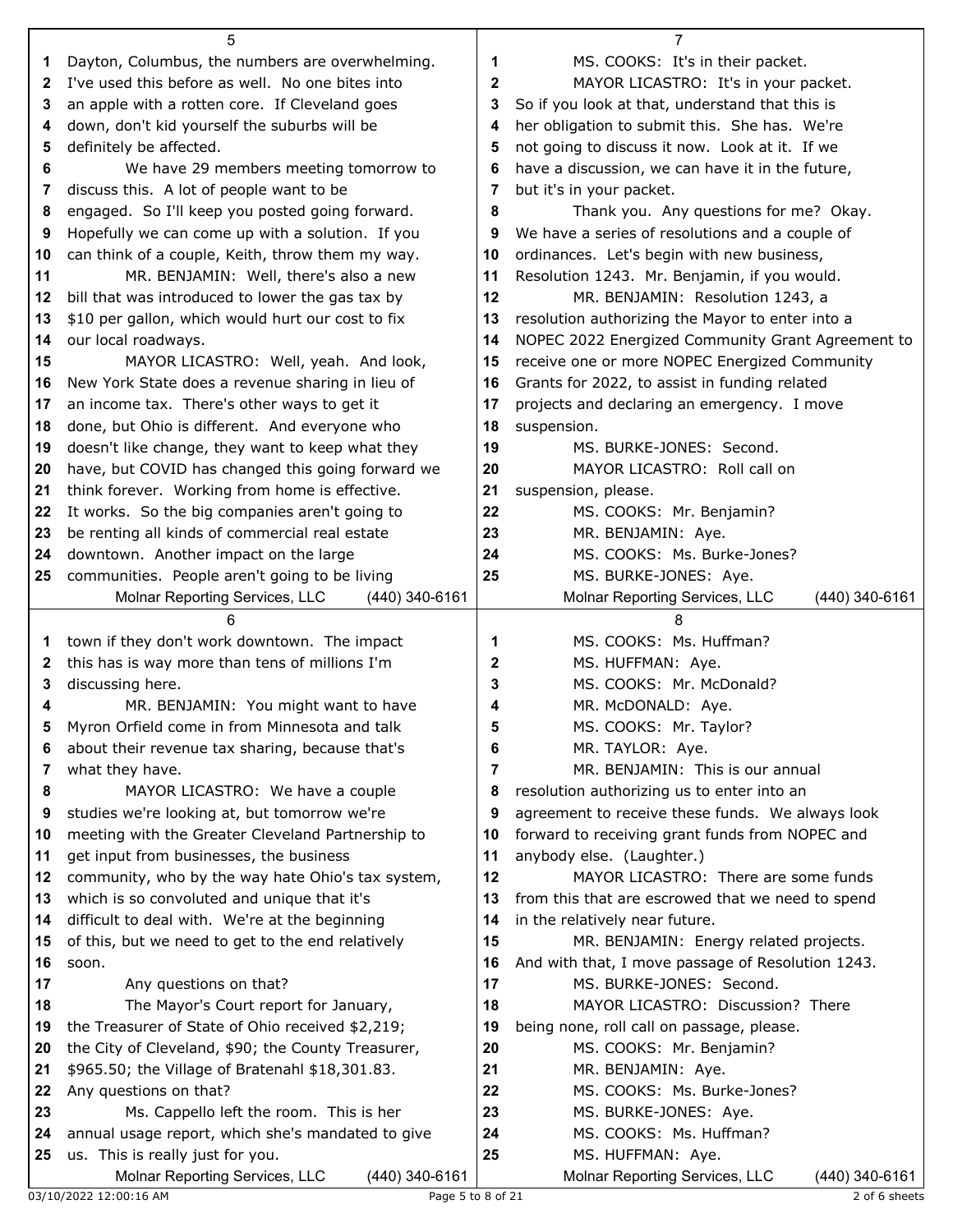| MS. COOKS: Mr. McDonald?<br>would, Resolution 1245.<br>1<br>1<br>MR. McDONALD: Aye.<br>$\mathbf{2}$<br>MS. HUFFMAN: Introduce Resolution<br>2<br>MS. COOKS: Mr. Taylor?<br>Number 1245, a resolution accepting the proposal<br>3<br>3<br>of DS Architects for a feasibility study for a<br>MR. TAYLOR: Aye.<br>4<br>4<br>MAYOR LICASTRO: Before we go further,<br>proposed new Village center and declaring an<br>5<br>5<br>I'm getting ahead of myself. One month I'm out<br>emergency, for suspension.<br>6<br>6<br>of practice. Any questions from the audience on<br>MR. BENJAMIN: Second.<br>7<br>7<br>agenda items?<br>MAYOR LICASTRO: Roll call on<br>8<br>8<br>Thank you.<br>suspension, please.<br>9<br>9<br>Ms. Burke-Jones, if you would,<br>MS. COOKS: Mr. Benjamin?<br>10<br>10<br>Resolution 1244.<br>MR. BENJAMIN: Aye.<br>11<br>11<br>MS. COOKS: Ms. Burke-Jones?<br>MS. BURKE-JONES: Yes. Introducing<br>12<br>12<br>Resolution 1244 for suspension, a resolution<br>MS. BURKE-JONES: Aye.<br>13<br>13<br>MS. COOKS: Ms. Huffman?<br>authorizing and approving a settlement for joint<br>14<br>14<br>mutual release of claims with Shannon Darby and<br>15<br>MS. HUFFMAN: Aye.<br>15<br>MS. COOKS: Mr. McDonald?<br>declaring an emergency.<br>16<br>16<br>MR. BENJAMIN: Second.<br>MR. McDONALD: Aye.<br>17<br>17<br>MAYOR LICASTRO: Roll call on<br>MS. COOKS: Mr. Taylor?<br>18<br>18<br>MR. TAYLOR: Aye.<br>suspension, please.<br>19<br>19<br>MS. COOKS: Mr. Benjamin?<br>MS. HUFFMAN: Resolution 1245 for<br>20<br>20<br>MR. BENJAMIN: Aye.<br>21<br>21<br>passage.<br>MS. COOKS: Ms. Burke-Jones?<br>22<br>MR. BENJAMIN: Second.<br>22<br>MS. BURKE-JONES: Aye.<br>MAYOR LICASTRO: Discussion?<br>23<br>23<br>MS. COOKS: Ms. Huffman?<br>MS. BURKE-JONES: Yes. I'm wondering if<br>24<br>24<br>there is an amount in this. And due to the<br>MS. HUFFMAN: Aye.<br>25<br>25<br>Molnar Reporting Services, LLC<br>(440) 340-6161<br>Molnar Reporting Services, LLC<br>(440) 340-6161<br>10<br>12<br>MS. COOKS: Mr. McDonald?<br>question we had during Committee of the Whole<br>1<br>1<br>meeting, do we need to have confirmation on that<br>MR. McDONALD: Aye.<br>2<br>2<br>MS. COOKS: Mr. Taylor?<br>issue before we pass that or are you willing to<br>3<br>3<br>have a \$31,000 contract no matter what?<br>MR. TAYLOR: Aye.<br>4<br>MS. BURKE-JONES: Introducing Resolution<br>MAYOR LICASTRO: Ma'am, ma'am, the<br>5<br>5<br>Number 1244 for passage.<br>proposal in front of us is what we're voting on.<br>6<br>6<br>MR. BENJAMIN: Second.<br>This is not the time to do something off the<br>7<br>7<br>cuff. If they want to submit a new proposal or<br>MAYOR LICASTRO: Discussion? Mr. Matty,<br>8<br>8<br>change it, the time for that is past. We're<br>any comments?<br>9<br>9<br>dealing with this item on the agenda as stated.<br>MR. MATTY: No comments, Mayor. The<br>10<br>10<br>MS. BURKE-JONES: I'm talking about the<br>settlement agreement speaks for itself.<br>11<br>11<br>MAYOR LICASTRO: Thank you. There being<br>amount of money. This is a new something that's<br>12<br>12<br>just come up. And if they're willing to -- I'm<br>no further comments, roll call on passage,<br>13<br>13<br>just asking a question. If they're willing to --<br>please.<br>14<br>14<br>frankly, if they're willing to roll the dice on<br>MS. COOKS: Mr. Benjamin?<br>15<br>15<br>MR. BENJAMIN: Aye.<br>it, fine.<br>16<br>16<br>MS. COOKS: Ms. Burke-Jones?<br>17<br>MAYOR LICASTRO: Are you talking about<br>17<br>MS. BURKE-JONES: Aye.<br>Ms. Akins participation or DS?<br>18<br>18<br>MS. COOKS: Ms. Huffman?<br>19<br>MS. BURKE-JONES: DS. And the \$31,000.<br>19<br>MS. HUFFMAN: Aye.<br>20<br>MAYOR LICASTRO: Gentlemen, are you<br>20<br>MS. COOKS: Mr. McDonald?<br>comfortable with the proposal as stated?<br>21<br>21<br>MR. McDONALD: Aye.<br>22<br>MR. MEYERS: Yes, comfortable with the<br>22<br>MS. COOKS: Mr. Taylor?<br>23<br>proposal as stated.<br>23<br>MR. TAYLOR: Aye.<br>MAYOR LICASTRO: Thank you. We'll talk<br>24<br>24<br>MAYOR LICASTRO: Ms. Huffman, if you<br>about Jill's participation at the next meeting.<br>25<br>25<br>Molnar Reporting Services, LLC<br>Molnar Reporting Services, LLC<br>$(440)$ 340-6161<br>(440) 340-6161 | 9 | 11 |
|---------------------------------------------------------------------------------------------------------------------------------------------------------------------------------------------------------------------------------------------------------------------------------------------------------------------------------------------------------------------------------------------------------------------------------------------------------------------------------------------------------------------------------------------------------------------------------------------------------------------------------------------------------------------------------------------------------------------------------------------------------------------------------------------------------------------------------------------------------------------------------------------------------------------------------------------------------------------------------------------------------------------------------------------------------------------------------------------------------------------------------------------------------------------------------------------------------------------------------------------------------------------------------------------------------------------------------------------------------------------------------------------------------------------------------------------------------------------------------------------------------------------------------------------------------------------------------------------------------------------------------------------------------------------------------------------------------------------------------------------------------------------------------------------------------------------------------------------------------------------------------------------------------------------------------------------------------------------------------------------------------------------------------------------------------------------------------------------------------------------------------------------------------------------------------------------------------------------------------------------------------------------------------------------------------------------------------------------------------------------------------------------------------------------------------------------------------------------------------------------------------------------------------------------------------------------------------------------------------------------------------------------------------------------------------------------------------------------------------------------------------------------------------------------------------------------------------------------------------------------------------------------------------------------------------------------------------------------------------------------------------------------------------------------------------------------------------------------------------------------------------------------------------------------------------------------------------------------------------------------------------------------------------------------------------------------------------------------------------------------------------------------------------------------------------------------------------------------------------------------------------------------------------------------------------------------------------------------------------------------------------------------------------------------------------------------------------------------------------------------------------------------------------------------------------------------------------------------------------------------------------------------------------------------------------------------------------------------------------------------------------------------------------------------------------------------------------------------------------------------------------------------------------------------------------------------------------------------------------------------------------------------------------------------------------------|---|----|
|                                                                                                                                                                                                                                                                                                                                                                                                                                                                                                                                                                                                                                                                                                                                                                                                                                                                                                                                                                                                                                                                                                                                                                                                                                                                                                                                                                                                                                                                                                                                                                                                                                                                                                                                                                                                                                                                                                                                                                                                                                                                                                                                                                                                                                                                                                                                                                                                                                                                                                                                                                                                                                                                                                                                                                                                                                                                                                                                                                                                                                                                                                                                                                                                                                                                                                                                                                                                                                                                                                                                                                                                                                                                                                                                                                                                                                                                                                                                                                                                                                                                                                                                                                                                                                                                                                               |   |    |
|                                                                                                                                                                                                                                                                                                                                                                                                                                                                                                                                                                                                                                                                                                                                                                                                                                                                                                                                                                                                                                                                                                                                                                                                                                                                                                                                                                                                                                                                                                                                                                                                                                                                                                                                                                                                                                                                                                                                                                                                                                                                                                                                                                                                                                                                                                                                                                                                                                                                                                                                                                                                                                                                                                                                                                                                                                                                                                                                                                                                                                                                                                                                                                                                                                                                                                                                                                                                                                                                                                                                                                                                                                                                                                                                                                                                                                                                                                                                                                                                                                                                                                                                                                                                                                                                                                               |   |    |
|                                                                                                                                                                                                                                                                                                                                                                                                                                                                                                                                                                                                                                                                                                                                                                                                                                                                                                                                                                                                                                                                                                                                                                                                                                                                                                                                                                                                                                                                                                                                                                                                                                                                                                                                                                                                                                                                                                                                                                                                                                                                                                                                                                                                                                                                                                                                                                                                                                                                                                                                                                                                                                                                                                                                                                                                                                                                                                                                                                                                                                                                                                                                                                                                                                                                                                                                                                                                                                                                                                                                                                                                                                                                                                                                                                                                                                                                                                                                                                                                                                                                                                                                                                                                                                                                                                               |   |    |
|                                                                                                                                                                                                                                                                                                                                                                                                                                                                                                                                                                                                                                                                                                                                                                                                                                                                                                                                                                                                                                                                                                                                                                                                                                                                                                                                                                                                                                                                                                                                                                                                                                                                                                                                                                                                                                                                                                                                                                                                                                                                                                                                                                                                                                                                                                                                                                                                                                                                                                                                                                                                                                                                                                                                                                                                                                                                                                                                                                                                                                                                                                                                                                                                                                                                                                                                                                                                                                                                                                                                                                                                                                                                                                                                                                                                                                                                                                                                                                                                                                                                                                                                                                                                                                                                                                               |   |    |
|                                                                                                                                                                                                                                                                                                                                                                                                                                                                                                                                                                                                                                                                                                                                                                                                                                                                                                                                                                                                                                                                                                                                                                                                                                                                                                                                                                                                                                                                                                                                                                                                                                                                                                                                                                                                                                                                                                                                                                                                                                                                                                                                                                                                                                                                                                                                                                                                                                                                                                                                                                                                                                                                                                                                                                                                                                                                                                                                                                                                                                                                                                                                                                                                                                                                                                                                                                                                                                                                                                                                                                                                                                                                                                                                                                                                                                                                                                                                                                                                                                                                                                                                                                                                                                                                                                               |   |    |
|                                                                                                                                                                                                                                                                                                                                                                                                                                                                                                                                                                                                                                                                                                                                                                                                                                                                                                                                                                                                                                                                                                                                                                                                                                                                                                                                                                                                                                                                                                                                                                                                                                                                                                                                                                                                                                                                                                                                                                                                                                                                                                                                                                                                                                                                                                                                                                                                                                                                                                                                                                                                                                                                                                                                                                                                                                                                                                                                                                                                                                                                                                                                                                                                                                                                                                                                                                                                                                                                                                                                                                                                                                                                                                                                                                                                                                                                                                                                                                                                                                                                                                                                                                                                                                                                                                               |   |    |
|                                                                                                                                                                                                                                                                                                                                                                                                                                                                                                                                                                                                                                                                                                                                                                                                                                                                                                                                                                                                                                                                                                                                                                                                                                                                                                                                                                                                                                                                                                                                                                                                                                                                                                                                                                                                                                                                                                                                                                                                                                                                                                                                                                                                                                                                                                                                                                                                                                                                                                                                                                                                                                                                                                                                                                                                                                                                                                                                                                                                                                                                                                                                                                                                                                                                                                                                                                                                                                                                                                                                                                                                                                                                                                                                                                                                                                                                                                                                                                                                                                                                                                                                                                                                                                                                                                               |   |    |
|                                                                                                                                                                                                                                                                                                                                                                                                                                                                                                                                                                                                                                                                                                                                                                                                                                                                                                                                                                                                                                                                                                                                                                                                                                                                                                                                                                                                                                                                                                                                                                                                                                                                                                                                                                                                                                                                                                                                                                                                                                                                                                                                                                                                                                                                                                                                                                                                                                                                                                                                                                                                                                                                                                                                                                                                                                                                                                                                                                                                                                                                                                                                                                                                                                                                                                                                                                                                                                                                                                                                                                                                                                                                                                                                                                                                                                                                                                                                                                                                                                                                                                                                                                                                                                                                                                               |   |    |
|                                                                                                                                                                                                                                                                                                                                                                                                                                                                                                                                                                                                                                                                                                                                                                                                                                                                                                                                                                                                                                                                                                                                                                                                                                                                                                                                                                                                                                                                                                                                                                                                                                                                                                                                                                                                                                                                                                                                                                                                                                                                                                                                                                                                                                                                                                                                                                                                                                                                                                                                                                                                                                                                                                                                                                                                                                                                                                                                                                                                                                                                                                                                                                                                                                                                                                                                                                                                                                                                                                                                                                                                                                                                                                                                                                                                                                                                                                                                                                                                                                                                                                                                                                                                                                                                                                               |   |    |
|                                                                                                                                                                                                                                                                                                                                                                                                                                                                                                                                                                                                                                                                                                                                                                                                                                                                                                                                                                                                                                                                                                                                                                                                                                                                                                                                                                                                                                                                                                                                                                                                                                                                                                                                                                                                                                                                                                                                                                                                                                                                                                                                                                                                                                                                                                                                                                                                                                                                                                                                                                                                                                                                                                                                                                                                                                                                                                                                                                                                                                                                                                                                                                                                                                                                                                                                                                                                                                                                                                                                                                                                                                                                                                                                                                                                                                                                                                                                                                                                                                                                                                                                                                                                                                                                                                               |   |    |
|                                                                                                                                                                                                                                                                                                                                                                                                                                                                                                                                                                                                                                                                                                                                                                                                                                                                                                                                                                                                                                                                                                                                                                                                                                                                                                                                                                                                                                                                                                                                                                                                                                                                                                                                                                                                                                                                                                                                                                                                                                                                                                                                                                                                                                                                                                                                                                                                                                                                                                                                                                                                                                                                                                                                                                                                                                                                                                                                                                                                                                                                                                                                                                                                                                                                                                                                                                                                                                                                                                                                                                                                                                                                                                                                                                                                                                                                                                                                                                                                                                                                                                                                                                                                                                                                                                               |   |    |
|                                                                                                                                                                                                                                                                                                                                                                                                                                                                                                                                                                                                                                                                                                                                                                                                                                                                                                                                                                                                                                                                                                                                                                                                                                                                                                                                                                                                                                                                                                                                                                                                                                                                                                                                                                                                                                                                                                                                                                                                                                                                                                                                                                                                                                                                                                                                                                                                                                                                                                                                                                                                                                                                                                                                                                                                                                                                                                                                                                                                                                                                                                                                                                                                                                                                                                                                                                                                                                                                                                                                                                                                                                                                                                                                                                                                                                                                                                                                                                                                                                                                                                                                                                                                                                                                                                               |   |    |
|                                                                                                                                                                                                                                                                                                                                                                                                                                                                                                                                                                                                                                                                                                                                                                                                                                                                                                                                                                                                                                                                                                                                                                                                                                                                                                                                                                                                                                                                                                                                                                                                                                                                                                                                                                                                                                                                                                                                                                                                                                                                                                                                                                                                                                                                                                                                                                                                                                                                                                                                                                                                                                                                                                                                                                                                                                                                                                                                                                                                                                                                                                                                                                                                                                                                                                                                                                                                                                                                                                                                                                                                                                                                                                                                                                                                                                                                                                                                                                                                                                                                                                                                                                                                                                                                                                               |   |    |
|                                                                                                                                                                                                                                                                                                                                                                                                                                                                                                                                                                                                                                                                                                                                                                                                                                                                                                                                                                                                                                                                                                                                                                                                                                                                                                                                                                                                                                                                                                                                                                                                                                                                                                                                                                                                                                                                                                                                                                                                                                                                                                                                                                                                                                                                                                                                                                                                                                                                                                                                                                                                                                                                                                                                                                                                                                                                                                                                                                                                                                                                                                                                                                                                                                                                                                                                                                                                                                                                                                                                                                                                                                                                                                                                                                                                                                                                                                                                                                                                                                                                                                                                                                                                                                                                                                               |   |    |
|                                                                                                                                                                                                                                                                                                                                                                                                                                                                                                                                                                                                                                                                                                                                                                                                                                                                                                                                                                                                                                                                                                                                                                                                                                                                                                                                                                                                                                                                                                                                                                                                                                                                                                                                                                                                                                                                                                                                                                                                                                                                                                                                                                                                                                                                                                                                                                                                                                                                                                                                                                                                                                                                                                                                                                                                                                                                                                                                                                                                                                                                                                                                                                                                                                                                                                                                                                                                                                                                                                                                                                                                                                                                                                                                                                                                                                                                                                                                                                                                                                                                                                                                                                                                                                                                                                               |   |    |
|                                                                                                                                                                                                                                                                                                                                                                                                                                                                                                                                                                                                                                                                                                                                                                                                                                                                                                                                                                                                                                                                                                                                                                                                                                                                                                                                                                                                                                                                                                                                                                                                                                                                                                                                                                                                                                                                                                                                                                                                                                                                                                                                                                                                                                                                                                                                                                                                                                                                                                                                                                                                                                                                                                                                                                                                                                                                                                                                                                                                                                                                                                                                                                                                                                                                                                                                                                                                                                                                                                                                                                                                                                                                                                                                                                                                                                                                                                                                                                                                                                                                                                                                                                                                                                                                                                               |   |    |
|                                                                                                                                                                                                                                                                                                                                                                                                                                                                                                                                                                                                                                                                                                                                                                                                                                                                                                                                                                                                                                                                                                                                                                                                                                                                                                                                                                                                                                                                                                                                                                                                                                                                                                                                                                                                                                                                                                                                                                                                                                                                                                                                                                                                                                                                                                                                                                                                                                                                                                                                                                                                                                                                                                                                                                                                                                                                                                                                                                                                                                                                                                                                                                                                                                                                                                                                                                                                                                                                                                                                                                                                                                                                                                                                                                                                                                                                                                                                                                                                                                                                                                                                                                                                                                                                                                               |   |    |
|                                                                                                                                                                                                                                                                                                                                                                                                                                                                                                                                                                                                                                                                                                                                                                                                                                                                                                                                                                                                                                                                                                                                                                                                                                                                                                                                                                                                                                                                                                                                                                                                                                                                                                                                                                                                                                                                                                                                                                                                                                                                                                                                                                                                                                                                                                                                                                                                                                                                                                                                                                                                                                                                                                                                                                                                                                                                                                                                                                                                                                                                                                                                                                                                                                                                                                                                                                                                                                                                                                                                                                                                                                                                                                                                                                                                                                                                                                                                                                                                                                                                                                                                                                                                                                                                                                               |   |    |
|                                                                                                                                                                                                                                                                                                                                                                                                                                                                                                                                                                                                                                                                                                                                                                                                                                                                                                                                                                                                                                                                                                                                                                                                                                                                                                                                                                                                                                                                                                                                                                                                                                                                                                                                                                                                                                                                                                                                                                                                                                                                                                                                                                                                                                                                                                                                                                                                                                                                                                                                                                                                                                                                                                                                                                                                                                                                                                                                                                                                                                                                                                                                                                                                                                                                                                                                                                                                                                                                                                                                                                                                                                                                                                                                                                                                                                                                                                                                                                                                                                                                                                                                                                                                                                                                                                               |   |    |
|                                                                                                                                                                                                                                                                                                                                                                                                                                                                                                                                                                                                                                                                                                                                                                                                                                                                                                                                                                                                                                                                                                                                                                                                                                                                                                                                                                                                                                                                                                                                                                                                                                                                                                                                                                                                                                                                                                                                                                                                                                                                                                                                                                                                                                                                                                                                                                                                                                                                                                                                                                                                                                                                                                                                                                                                                                                                                                                                                                                                                                                                                                                                                                                                                                                                                                                                                                                                                                                                                                                                                                                                                                                                                                                                                                                                                                                                                                                                                                                                                                                                                                                                                                                                                                                                                                               |   |    |
|                                                                                                                                                                                                                                                                                                                                                                                                                                                                                                                                                                                                                                                                                                                                                                                                                                                                                                                                                                                                                                                                                                                                                                                                                                                                                                                                                                                                                                                                                                                                                                                                                                                                                                                                                                                                                                                                                                                                                                                                                                                                                                                                                                                                                                                                                                                                                                                                                                                                                                                                                                                                                                                                                                                                                                                                                                                                                                                                                                                                                                                                                                                                                                                                                                                                                                                                                                                                                                                                                                                                                                                                                                                                                                                                                                                                                                                                                                                                                                                                                                                                                                                                                                                                                                                                                                               |   |    |
|                                                                                                                                                                                                                                                                                                                                                                                                                                                                                                                                                                                                                                                                                                                                                                                                                                                                                                                                                                                                                                                                                                                                                                                                                                                                                                                                                                                                                                                                                                                                                                                                                                                                                                                                                                                                                                                                                                                                                                                                                                                                                                                                                                                                                                                                                                                                                                                                                                                                                                                                                                                                                                                                                                                                                                                                                                                                                                                                                                                                                                                                                                                                                                                                                                                                                                                                                                                                                                                                                                                                                                                                                                                                                                                                                                                                                                                                                                                                                                                                                                                                                                                                                                                                                                                                                                               |   |    |
|                                                                                                                                                                                                                                                                                                                                                                                                                                                                                                                                                                                                                                                                                                                                                                                                                                                                                                                                                                                                                                                                                                                                                                                                                                                                                                                                                                                                                                                                                                                                                                                                                                                                                                                                                                                                                                                                                                                                                                                                                                                                                                                                                                                                                                                                                                                                                                                                                                                                                                                                                                                                                                                                                                                                                                                                                                                                                                                                                                                                                                                                                                                                                                                                                                                                                                                                                                                                                                                                                                                                                                                                                                                                                                                                                                                                                                                                                                                                                                                                                                                                                                                                                                                                                                                                                                               |   |    |
|                                                                                                                                                                                                                                                                                                                                                                                                                                                                                                                                                                                                                                                                                                                                                                                                                                                                                                                                                                                                                                                                                                                                                                                                                                                                                                                                                                                                                                                                                                                                                                                                                                                                                                                                                                                                                                                                                                                                                                                                                                                                                                                                                                                                                                                                                                                                                                                                                                                                                                                                                                                                                                                                                                                                                                                                                                                                                                                                                                                                                                                                                                                                                                                                                                                                                                                                                                                                                                                                                                                                                                                                                                                                                                                                                                                                                                                                                                                                                                                                                                                                                                                                                                                                                                                                                                               |   |    |
|                                                                                                                                                                                                                                                                                                                                                                                                                                                                                                                                                                                                                                                                                                                                                                                                                                                                                                                                                                                                                                                                                                                                                                                                                                                                                                                                                                                                                                                                                                                                                                                                                                                                                                                                                                                                                                                                                                                                                                                                                                                                                                                                                                                                                                                                                                                                                                                                                                                                                                                                                                                                                                                                                                                                                                                                                                                                                                                                                                                                                                                                                                                                                                                                                                                                                                                                                                                                                                                                                                                                                                                                                                                                                                                                                                                                                                                                                                                                                                                                                                                                                                                                                                                                                                                                                                               |   |    |
|                                                                                                                                                                                                                                                                                                                                                                                                                                                                                                                                                                                                                                                                                                                                                                                                                                                                                                                                                                                                                                                                                                                                                                                                                                                                                                                                                                                                                                                                                                                                                                                                                                                                                                                                                                                                                                                                                                                                                                                                                                                                                                                                                                                                                                                                                                                                                                                                                                                                                                                                                                                                                                                                                                                                                                                                                                                                                                                                                                                                                                                                                                                                                                                                                                                                                                                                                                                                                                                                                                                                                                                                                                                                                                                                                                                                                                                                                                                                                                                                                                                                                                                                                                                                                                                                                                               |   |    |
|                                                                                                                                                                                                                                                                                                                                                                                                                                                                                                                                                                                                                                                                                                                                                                                                                                                                                                                                                                                                                                                                                                                                                                                                                                                                                                                                                                                                                                                                                                                                                                                                                                                                                                                                                                                                                                                                                                                                                                                                                                                                                                                                                                                                                                                                                                                                                                                                                                                                                                                                                                                                                                                                                                                                                                                                                                                                                                                                                                                                                                                                                                                                                                                                                                                                                                                                                                                                                                                                                                                                                                                                                                                                                                                                                                                                                                                                                                                                                                                                                                                                                                                                                                                                                                                                                                               |   |    |
|                                                                                                                                                                                                                                                                                                                                                                                                                                                                                                                                                                                                                                                                                                                                                                                                                                                                                                                                                                                                                                                                                                                                                                                                                                                                                                                                                                                                                                                                                                                                                                                                                                                                                                                                                                                                                                                                                                                                                                                                                                                                                                                                                                                                                                                                                                                                                                                                                                                                                                                                                                                                                                                                                                                                                                                                                                                                                                                                                                                                                                                                                                                                                                                                                                                                                                                                                                                                                                                                                                                                                                                                                                                                                                                                                                                                                                                                                                                                                                                                                                                                                                                                                                                                                                                                                                               |   |    |
|                                                                                                                                                                                                                                                                                                                                                                                                                                                                                                                                                                                                                                                                                                                                                                                                                                                                                                                                                                                                                                                                                                                                                                                                                                                                                                                                                                                                                                                                                                                                                                                                                                                                                                                                                                                                                                                                                                                                                                                                                                                                                                                                                                                                                                                                                                                                                                                                                                                                                                                                                                                                                                                                                                                                                                                                                                                                                                                                                                                                                                                                                                                                                                                                                                                                                                                                                                                                                                                                                                                                                                                                                                                                                                                                                                                                                                                                                                                                                                                                                                                                                                                                                                                                                                                                                                               |   |    |
|                                                                                                                                                                                                                                                                                                                                                                                                                                                                                                                                                                                                                                                                                                                                                                                                                                                                                                                                                                                                                                                                                                                                                                                                                                                                                                                                                                                                                                                                                                                                                                                                                                                                                                                                                                                                                                                                                                                                                                                                                                                                                                                                                                                                                                                                                                                                                                                                                                                                                                                                                                                                                                                                                                                                                                                                                                                                                                                                                                                                                                                                                                                                                                                                                                                                                                                                                                                                                                                                                                                                                                                                                                                                                                                                                                                                                                                                                                                                                                                                                                                                                                                                                                                                                                                                                                               |   |    |
|                                                                                                                                                                                                                                                                                                                                                                                                                                                                                                                                                                                                                                                                                                                                                                                                                                                                                                                                                                                                                                                                                                                                                                                                                                                                                                                                                                                                                                                                                                                                                                                                                                                                                                                                                                                                                                                                                                                                                                                                                                                                                                                                                                                                                                                                                                                                                                                                                                                                                                                                                                                                                                                                                                                                                                                                                                                                                                                                                                                                                                                                                                                                                                                                                                                                                                                                                                                                                                                                                                                                                                                                                                                                                                                                                                                                                                                                                                                                                                                                                                                                                                                                                                                                                                                                                                               |   |    |
|                                                                                                                                                                                                                                                                                                                                                                                                                                                                                                                                                                                                                                                                                                                                                                                                                                                                                                                                                                                                                                                                                                                                                                                                                                                                                                                                                                                                                                                                                                                                                                                                                                                                                                                                                                                                                                                                                                                                                                                                                                                                                                                                                                                                                                                                                                                                                                                                                                                                                                                                                                                                                                                                                                                                                                                                                                                                                                                                                                                                                                                                                                                                                                                                                                                                                                                                                                                                                                                                                                                                                                                                                                                                                                                                                                                                                                                                                                                                                                                                                                                                                                                                                                                                                                                                                                               |   |    |
|                                                                                                                                                                                                                                                                                                                                                                                                                                                                                                                                                                                                                                                                                                                                                                                                                                                                                                                                                                                                                                                                                                                                                                                                                                                                                                                                                                                                                                                                                                                                                                                                                                                                                                                                                                                                                                                                                                                                                                                                                                                                                                                                                                                                                                                                                                                                                                                                                                                                                                                                                                                                                                                                                                                                                                                                                                                                                                                                                                                                                                                                                                                                                                                                                                                                                                                                                                                                                                                                                                                                                                                                                                                                                                                                                                                                                                                                                                                                                                                                                                                                                                                                                                                                                                                                                                               |   |    |
|                                                                                                                                                                                                                                                                                                                                                                                                                                                                                                                                                                                                                                                                                                                                                                                                                                                                                                                                                                                                                                                                                                                                                                                                                                                                                                                                                                                                                                                                                                                                                                                                                                                                                                                                                                                                                                                                                                                                                                                                                                                                                                                                                                                                                                                                                                                                                                                                                                                                                                                                                                                                                                                                                                                                                                                                                                                                                                                                                                                                                                                                                                                                                                                                                                                                                                                                                                                                                                                                                                                                                                                                                                                                                                                                                                                                                                                                                                                                                                                                                                                                                                                                                                                                                                                                                                               |   |    |
|                                                                                                                                                                                                                                                                                                                                                                                                                                                                                                                                                                                                                                                                                                                                                                                                                                                                                                                                                                                                                                                                                                                                                                                                                                                                                                                                                                                                                                                                                                                                                                                                                                                                                                                                                                                                                                                                                                                                                                                                                                                                                                                                                                                                                                                                                                                                                                                                                                                                                                                                                                                                                                                                                                                                                                                                                                                                                                                                                                                                                                                                                                                                                                                                                                                                                                                                                                                                                                                                                                                                                                                                                                                                                                                                                                                                                                                                                                                                                                                                                                                                                                                                                                                                                                                                                                               |   |    |
|                                                                                                                                                                                                                                                                                                                                                                                                                                                                                                                                                                                                                                                                                                                                                                                                                                                                                                                                                                                                                                                                                                                                                                                                                                                                                                                                                                                                                                                                                                                                                                                                                                                                                                                                                                                                                                                                                                                                                                                                                                                                                                                                                                                                                                                                                                                                                                                                                                                                                                                                                                                                                                                                                                                                                                                                                                                                                                                                                                                                                                                                                                                                                                                                                                                                                                                                                                                                                                                                                                                                                                                                                                                                                                                                                                                                                                                                                                                                                                                                                                                                                                                                                                                                                                                                                                               |   |    |
|                                                                                                                                                                                                                                                                                                                                                                                                                                                                                                                                                                                                                                                                                                                                                                                                                                                                                                                                                                                                                                                                                                                                                                                                                                                                                                                                                                                                                                                                                                                                                                                                                                                                                                                                                                                                                                                                                                                                                                                                                                                                                                                                                                                                                                                                                                                                                                                                                                                                                                                                                                                                                                                                                                                                                                                                                                                                                                                                                                                                                                                                                                                                                                                                                                                                                                                                                                                                                                                                                                                                                                                                                                                                                                                                                                                                                                                                                                                                                                                                                                                                                                                                                                                                                                                                                                               |   |    |
|                                                                                                                                                                                                                                                                                                                                                                                                                                                                                                                                                                                                                                                                                                                                                                                                                                                                                                                                                                                                                                                                                                                                                                                                                                                                                                                                                                                                                                                                                                                                                                                                                                                                                                                                                                                                                                                                                                                                                                                                                                                                                                                                                                                                                                                                                                                                                                                                                                                                                                                                                                                                                                                                                                                                                                                                                                                                                                                                                                                                                                                                                                                                                                                                                                                                                                                                                                                                                                                                                                                                                                                                                                                                                                                                                                                                                                                                                                                                                                                                                                                                                                                                                                                                                                                                                                               |   |    |
|                                                                                                                                                                                                                                                                                                                                                                                                                                                                                                                                                                                                                                                                                                                                                                                                                                                                                                                                                                                                                                                                                                                                                                                                                                                                                                                                                                                                                                                                                                                                                                                                                                                                                                                                                                                                                                                                                                                                                                                                                                                                                                                                                                                                                                                                                                                                                                                                                                                                                                                                                                                                                                                                                                                                                                                                                                                                                                                                                                                                                                                                                                                                                                                                                                                                                                                                                                                                                                                                                                                                                                                                                                                                                                                                                                                                                                                                                                                                                                                                                                                                                                                                                                                                                                                                                                               |   |    |
|                                                                                                                                                                                                                                                                                                                                                                                                                                                                                                                                                                                                                                                                                                                                                                                                                                                                                                                                                                                                                                                                                                                                                                                                                                                                                                                                                                                                                                                                                                                                                                                                                                                                                                                                                                                                                                                                                                                                                                                                                                                                                                                                                                                                                                                                                                                                                                                                                                                                                                                                                                                                                                                                                                                                                                                                                                                                                                                                                                                                                                                                                                                                                                                                                                                                                                                                                                                                                                                                                                                                                                                                                                                                                                                                                                                                                                                                                                                                                                                                                                                                                                                                                                                                                                                                                                               |   |    |
|                                                                                                                                                                                                                                                                                                                                                                                                                                                                                                                                                                                                                                                                                                                                                                                                                                                                                                                                                                                                                                                                                                                                                                                                                                                                                                                                                                                                                                                                                                                                                                                                                                                                                                                                                                                                                                                                                                                                                                                                                                                                                                                                                                                                                                                                                                                                                                                                                                                                                                                                                                                                                                                                                                                                                                                                                                                                                                                                                                                                                                                                                                                                                                                                                                                                                                                                                                                                                                                                                                                                                                                                                                                                                                                                                                                                                                                                                                                                                                                                                                                                                                                                                                                                                                                                                                               |   |    |
|                                                                                                                                                                                                                                                                                                                                                                                                                                                                                                                                                                                                                                                                                                                                                                                                                                                                                                                                                                                                                                                                                                                                                                                                                                                                                                                                                                                                                                                                                                                                                                                                                                                                                                                                                                                                                                                                                                                                                                                                                                                                                                                                                                                                                                                                                                                                                                                                                                                                                                                                                                                                                                                                                                                                                                                                                                                                                                                                                                                                                                                                                                                                                                                                                                                                                                                                                                                                                                                                                                                                                                                                                                                                                                                                                                                                                                                                                                                                                                                                                                                                                                                                                                                                                                                                                                               |   |    |
|                                                                                                                                                                                                                                                                                                                                                                                                                                                                                                                                                                                                                                                                                                                                                                                                                                                                                                                                                                                                                                                                                                                                                                                                                                                                                                                                                                                                                                                                                                                                                                                                                                                                                                                                                                                                                                                                                                                                                                                                                                                                                                                                                                                                                                                                                                                                                                                                                                                                                                                                                                                                                                                                                                                                                                                                                                                                                                                                                                                                                                                                                                                                                                                                                                                                                                                                                                                                                                                                                                                                                                                                                                                                                                                                                                                                                                                                                                                                                                                                                                                                                                                                                                                                                                                                                                               |   |    |
|                                                                                                                                                                                                                                                                                                                                                                                                                                                                                                                                                                                                                                                                                                                                                                                                                                                                                                                                                                                                                                                                                                                                                                                                                                                                                                                                                                                                                                                                                                                                                                                                                                                                                                                                                                                                                                                                                                                                                                                                                                                                                                                                                                                                                                                                                                                                                                                                                                                                                                                                                                                                                                                                                                                                                                                                                                                                                                                                                                                                                                                                                                                                                                                                                                                                                                                                                                                                                                                                                                                                                                                                                                                                                                                                                                                                                                                                                                                                                                                                                                                                                                                                                                                                                                                                                                               |   |    |
|                                                                                                                                                                                                                                                                                                                                                                                                                                                                                                                                                                                                                                                                                                                                                                                                                                                                                                                                                                                                                                                                                                                                                                                                                                                                                                                                                                                                                                                                                                                                                                                                                                                                                                                                                                                                                                                                                                                                                                                                                                                                                                                                                                                                                                                                                                                                                                                                                                                                                                                                                                                                                                                                                                                                                                                                                                                                                                                                                                                                                                                                                                                                                                                                                                                                                                                                                                                                                                                                                                                                                                                                                                                                                                                                                                                                                                                                                                                                                                                                                                                                                                                                                                                                                                                                                                               |   |    |
|                                                                                                                                                                                                                                                                                                                                                                                                                                                                                                                                                                                                                                                                                                                                                                                                                                                                                                                                                                                                                                                                                                                                                                                                                                                                                                                                                                                                                                                                                                                                                                                                                                                                                                                                                                                                                                                                                                                                                                                                                                                                                                                                                                                                                                                                                                                                                                                                                                                                                                                                                                                                                                                                                                                                                                                                                                                                                                                                                                                                                                                                                                                                                                                                                                                                                                                                                                                                                                                                                                                                                                                                                                                                                                                                                                                                                                                                                                                                                                                                                                                                                                                                                                                                                                                                                                               |   |    |
|                                                                                                                                                                                                                                                                                                                                                                                                                                                                                                                                                                                                                                                                                                                                                                                                                                                                                                                                                                                                                                                                                                                                                                                                                                                                                                                                                                                                                                                                                                                                                                                                                                                                                                                                                                                                                                                                                                                                                                                                                                                                                                                                                                                                                                                                                                                                                                                                                                                                                                                                                                                                                                                                                                                                                                                                                                                                                                                                                                                                                                                                                                                                                                                                                                                                                                                                                                                                                                                                                                                                                                                                                                                                                                                                                                                                                                                                                                                                                                                                                                                                                                                                                                                                                                                                                                               |   |    |
|                                                                                                                                                                                                                                                                                                                                                                                                                                                                                                                                                                                                                                                                                                                                                                                                                                                                                                                                                                                                                                                                                                                                                                                                                                                                                                                                                                                                                                                                                                                                                                                                                                                                                                                                                                                                                                                                                                                                                                                                                                                                                                                                                                                                                                                                                                                                                                                                                                                                                                                                                                                                                                                                                                                                                                                                                                                                                                                                                                                                                                                                                                                                                                                                                                                                                                                                                                                                                                                                                                                                                                                                                                                                                                                                                                                                                                                                                                                                                                                                                                                                                                                                                                                                                                                                                                               |   |    |
|                                                                                                                                                                                                                                                                                                                                                                                                                                                                                                                                                                                                                                                                                                                                                                                                                                                                                                                                                                                                                                                                                                                                                                                                                                                                                                                                                                                                                                                                                                                                                                                                                                                                                                                                                                                                                                                                                                                                                                                                                                                                                                                                                                                                                                                                                                                                                                                                                                                                                                                                                                                                                                                                                                                                                                                                                                                                                                                                                                                                                                                                                                                                                                                                                                                                                                                                                                                                                                                                                                                                                                                                                                                                                                                                                                                                                                                                                                                                                                                                                                                                                                                                                                                                                                                                                                               |   |    |
|                                                                                                                                                                                                                                                                                                                                                                                                                                                                                                                                                                                                                                                                                                                                                                                                                                                                                                                                                                                                                                                                                                                                                                                                                                                                                                                                                                                                                                                                                                                                                                                                                                                                                                                                                                                                                                                                                                                                                                                                                                                                                                                                                                                                                                                                                                                                                                                                                                                                                                                                                                                                                                                                                                                                                                                                                                                                                                                                                                                                                                                                                                                                                                                                                                                                                                                                                                                                                                                                                                                                                                                                                                                                                                                                                                                                                                                                                                                                                                                                                                                                                                                                                                                                                                                                                                               |   |    |
|                                                                                                                                                                                                                                                                                                                                                                                                                                                                                                                                                                                                                                                                                                                                                                                                                                                                                                                                                                                                                                                                                                                                                                                                                                                                                                                                                                                                                                                                                                                                                                                                                                                                                                                                                                                                                                                                                                                                                                                                                                                                                                                                                                                                                                                                                                                                                                                                                                                                                                                                                                                                                                                                                                                                                                                                                                                                                                                                                                                                                                                                                                                                                                                                                                                                                                                                                                                                                                                                                                                                                                                                                                                                                                                                                                                                                                                                                                                                                                                                                                                                                                                                                                                                                                                                                                               |   |    |
|                                                                                                                                                                                                                                                                                                                                                                                                                                                                                                                                                                                                                                                                                                                                                                                                                                                                                                                                                                                                                                                                                                                                                                                                                                                                                                                                                                                                                                                                                                                                                                                                                                                                                                                                                                                                                                                                                                                                                                                                                                                                                                                                                                                                                                                                                                                                                                                                                                                                                                                                                                                                                                                                                                                                                                                                                                                                                                                                                                                                                                                                                                                                                                                                                                                                                                                                                                                                                                                                                                                                                                                                                                                                                                                                                                                                                                                                                                                                                                                                                                                                                                                                                                                                                                                                                                               |   |    |
|                                                                                                                                                                                                                                                                                                                                                                                                                                                                                                                                                                                                                                                                                                                                                                                                                                                                                                                                                                                                                                                                                                                                                                                                                                                                                                                                                                                                                                                                                                                                                                                                                                                                                                                                                                                                                                                                                                                                                                                                                                                                                                                                                                                                                                                                                                                                                                                                                                                                                                                                                                                                                                                                                                                                                                                                                                                                                                                                                                                                                                                                                                                                                                                                                                                                                                                                                                                                                                                                                                                                                                                                                                                                                                                                                                                                                                                                                                                                                                                                                                                                                                                                                                                                                                                                                                               |   |    |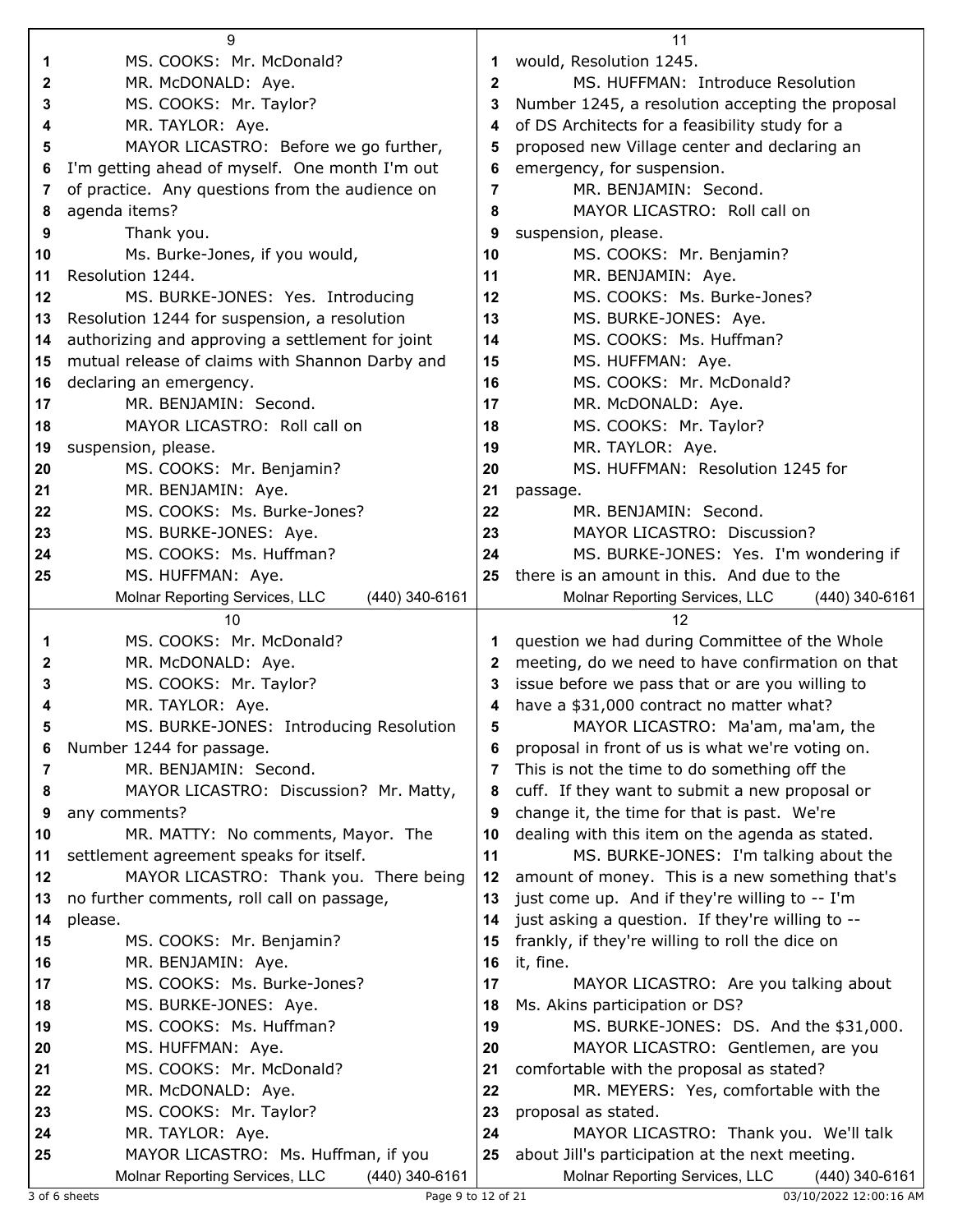|          | 13                                                                                                  |              | 15                                                 |
|----------|-----------------------------------------------------------------------------------------------------|--------------|----------------------------------------------------|
| 1        | Any other questions? There being none, roll call                                                    | 1            | MS. COOKS: Mr. Taylor?                             |
| 2        | on passage, please.                                                                                 | $\mathbf{2}$ | MR. TAYLOR: Aye.                                   |
| 3        | MS. COOKS: Mr. Benjamin?                                                                            | 3            | MAYOR LICASTRO: Thank you. Chief, we               |
| 4        | MR. BENJAMIN: Aye.                                                                                  | 4            | can then proceed as stated.                        |
| 5        | MS. COOKS: Ms. Burke-Jones?                                                                         | 5            | CHIEF LOBELLO: Thank you.                          |
| 6        | MS. BURKE-JONES: Aye.                                                                               | 6            | MAYOR LICASTRO: Mr. Taylor, if you                 |
| 7        | MS. COOKS: Ms. Huffman?                                                                             | 7            | would.                                             |
| 8        | MS. HUFFMAN: Aye.                                                                                   | 8            | MR. TAYLOR: I'll introduce Ordinance               |
| 9        | MS. COOKS: Mr. McDonald?                                                                            | 9            | Number 4136.                                       |
| 10       | MR. McDONALD: Aye.                                                                                  | 10           | MAYOR LICASTRO: 35.                                |
| 11       | MS. COOKS: Mr. Taylor?                                                                              | 11           | MR. TAYLOR: 35. Hold on. I'd like to               |
| 12       | MR. TAYLOR: Aye.                                                                                    | 12           | introduced Ordinance Number 4135, an ordinance to  |
| 13       | MAYOR LICASTRO: Thank you. Mr.                                                                      | 13           | establish annual appropriations for current        |
| 14       | McDonald, if you would, Ordinance 4134.                                                             | 14           | expenses and other expenditures of the Village of  |
| 15       | MR. McDONALD: Introduce Ordinance 4134,                                                             | 15           | Bratenahl during the fiscal year ending December   |
| 16       | an ordinance confirming Mayor Licastro's                                                            | 16           | 31, 2022, and declaring an emergency.              |
| 17       | appointment of Matthew Woisnet as a full-time                                                       | 17           | MR. McDONALD: Second.                              |
| 18       | police officer for the Village of Bratenahl                                                         | 18           | MR. BENJAMIN: Second.                              |
| 19       | Police Department, declaring an emergency. This                                                     | 19           | MAYOR LICASTRO: Roll call on                       |
| 20       | is for suspension.                                                                                  | 20           | suspension, please.                                |
| 21       | MR. BENJAMIN: Second.                                                                               | 21           | MS. COOKS: Mr. Benjamin?                           |
| 22       | MAYOR LICASTRO: Roll call on                                                                        | 22           | MR. BENJAMIN: Aye.                                 |
| 23       | suspension, please.                                                                                 | 23           | MS. COOKS: Ms. Burke-Jones?                        |
| 24       | MS. COOKS: Mr. Benjamin?                                                                            | 24           | MS. BURKE-JONES: Aye.                              |
| 25       | MR. BENJAMIN: Aye.                                                                                  | 25           | MS. COOKS: Ms. Huffman?                            |
|          | Molnar Reporting Services, LLC<br>(440) 340-6161                                                    |              | Molnar Reporting Services, LLC<br>$(440)$ 340-6161 |
|          | 14                                                                                                  |              | 16                                                 |
| 1        | MS. COOKS: Ms. Burke-Jones?                                                                         | 1            | MS. HUFFMAN: Aye.                                  |
| 2        | MS. BURKE-JONES: Aye.                                                                               | $\mathbf{2}$ | MS. COOKS: Mr. McDonald?                           |
| 3        | MS. COOKS: Ms. Huffman?                                                                             | 3            | MR. McDONALD: Aye.                                 |
| 4        | MS. HUFFMAN: Aye.                                                                                   | 4            | MS. COOKS: Mr. Taylor?                             |
| 5        | MS. COOKS: Mr. McDonald?                                                                            | 5            | MR. TAYLOR: Aye. Ordinance 4135 for                |
| 6        | MR. McDONALD: Aye.                                                                                  | 6            | passage.                                           |
| 7        | MS. COOKS: Mr. Taylor?                                                                              | 7            | MR. BENJAMIN: Second.                              |
| 8        | MR. TAYLOR: Aye.                                                                                    | 8            | MAYOR LICASTRO: Discussion? There                  |
| 9        | MR. McDONALD: Introduce Ordinance                                                                   | 9            | being none, roll call on passage, please.          |
| 10       | Number 4134 for passage, an ordinance confirming                                                    | 10           | MS. COOKS: Mr. Benjamin?                           |
| 11       | Mayor Licastro's appointment of Matthew Woisnet<br>as a full-time police officer for the Village of | 11<br>12     | MR. BENJAMIN: Aye.<br>MS. COOKS: Ms. Burke-Jones?  |
| 12<br>13 | Bratenahl Police Department and declaring an                                                        | 13           | MS. BURKE-JONES: Aye.                              |
| 14       | emergency.                                                                                          | 14           | MS. COOKS: Ms. Huffman?                            |
| 15       | MR. BENJAMIN: Second.                                                                               | 15           | MS. HUFFMAN: Aye.                                  |
| 16       | MAYOR LICASTRO: Discussion? There                                                                   | 16           | MS. COOKS: Mr. McDonald?                           |
| 17       | being none, roll call on passage, please.                                                           | 17           | MR. McDONALD: Aye.                                 |
| 18       | MS. COOKS: Mr. Benjamin?                                                                            | 18           | MS. COOKS: Mr. Taylor?                             |
| 19       | MR. BENJAMIN: Aye.                                                                                  | 19           | MR. TAYLOR: Aye.                                   |
| 20       | MS. COOKS: Ms. Burke-Jones?                                                                         | 20           | MAYOR LICASTRO: Thank you. Mr.                     |
| 21       | MS. BURKE-JONES: Aye.                                                                               | 21           | Benjamin, and 4136 is pay claims, please.          |
| 22       | MS. COOKS: Ms. Huffman?                                                                             | 22           | MR. BENJAMIN: Ordinance 4136, that the             |
| 23       | MS. HUFFMAN: Aye.                                                                                   | 23           | following claims against the Village of Bratenahl  |
| 24       | MS. COOKS: Mr. McDonald?                                                                            | 24           | are hereby directed from the funds and the Fiscal  |
| 25       | MR. McDONALD: Aye.                                                                                  | 25           | Officer is hereby authorized and directed to draw  |
|          | Molnar Reporting Services, LLC<br>(440) 340-6161                                                    |              | Molnar Reporting Services, LLC<br>(440) 340-6161   |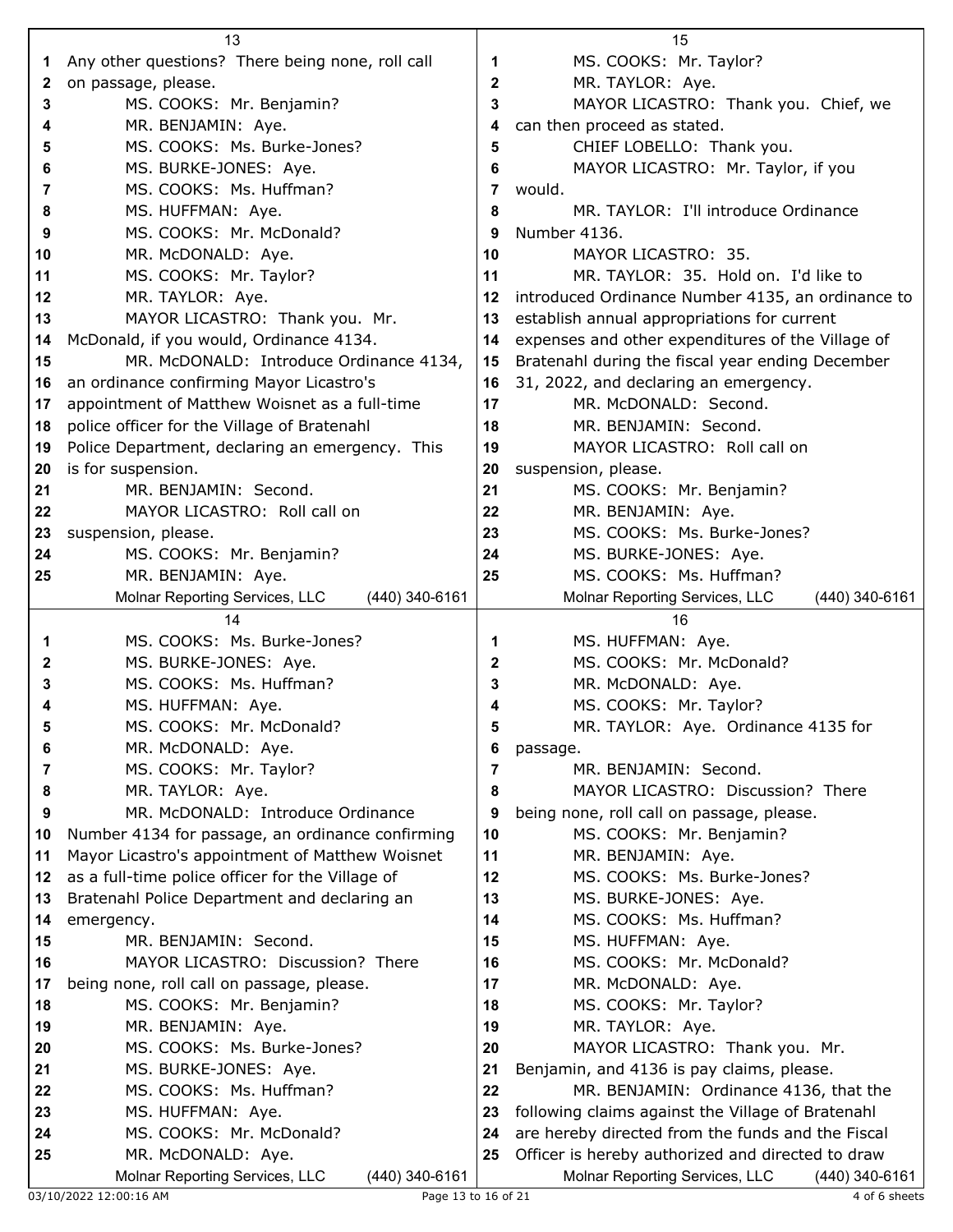|    | 17                                                                                                   |              | 19                                               |
|----|------------------------------------------------------------------------------------------------------|--------------|--------------------------------------------------|
| 1  | her warrants for payment to wit: The monthly                                                         |              | that are immediate.                              |
| 2  | total is \$144,728.69. We discussed this at the                                                      | $\mathbf{2}$ | MAYOR LICASTRO: We have an ongoing               |
| 3  | Finance Committee meeting earlier this evening,                                                      | 3            | maintenance program as recommended by Mr. Zalar  |
| 4  | and I move for suspension.                                                                           | 4            | on what our priorities should be.                |
| 5  | MR. McDONALD: Second.                                                                                | 5            | MR. ORRALL: So is that applying to --            |
| 6  | MAYOR LICASTRO: Roll call on                                                                         |              | are we doing anything with the masonry.          |
| 7  | suspension, please.                                                                                  | 7            | MR. ZALAR: Not at this point.                    |
| 8  | MS. COOKS: Mr. Benjamin?                                                                             | 8            | MR. ORRALL: What about the emergency             |
| 9  | MR. BENJAMIN: Aye.                                                                                   | 9            | exit by the locker room, boys locker room.       |
| 10 | MS. COOKS: Ms. Burke-Jones?                                                                          | 10           | MR. ZALAR: That was a public                     |
| 11 | MS. BURKE-JONES: Aye.                                                                                | 11           | improvement. That had to do with the ramp and    |
| 12 | MS. COOKS: Ms. Huffman?                                                                              | 12           | lift. I don't know where that's at.              |
| 13 | MS. HUFFMAN: Aye.                                                                                    | 13           | MR. ORRALL: Some of these are                    |
| 14 | MS. COOKS: Mr. McDonald?                                                                             | 14           | dangerous.                                       |
| 15 | MR. McDONALD: Aye.                                                                                   | 15           | MAYOR LICASTRO: Mr. Orrall, we                   |
| 16 | MS. COOKS: Mr. Taylor?                                                                               | 16           | appreciate your input. If you could draft your   |
| 17 | MR. TAYLOR: Aye.                                                                                     | 17           | concerns in e-mail, we would certainly like to   |
| 18 | MR. BENJAMIN: Move passage of Ordinance                                                              | 18           | discuss them.                                    |
| 19 | 4136.                                                                                                | 19           | Anyone else? Then moving to a motion to          |
| 20 | MR. McDONALD: Second.                                                                                | 20           | adjourn, please.                                 |
|    | MAYOR LICASTRO: Discussion? There                                                                    |              | MR. McDONALD: So move.                           |
| 21 |                                                                                                      | 21           | MR. TAYLOR: Second.                              |
| 22 | being none, roll call on passage, please.                                                            | 22           |                                                  |
| 23 | MS. COOKS: Mr. Benjamin?                                                                             | 23           | MAYOR LICASTRO: Roll call on                     |
| 24 | MR. BENJAMIN: Aye.                                                                                   | 24           | adjournment.                                     |
| 25 | MS. COOKS: Ms. Burke-Jones?                                                                          | 25           | MS. COOKS: Mr. Benjamin?                         |
|    | (440) 340-6161<br>Molnar Reporting Services, LLC                                                     |              | Molnar Reporting Services, LLC<br>(440) 340-6161 |
|    |                                                                                                      |              |                                                  |
|    | 18                                                                                                   |              | 20                                               |
| 1  | MS. BURKE-JONES: Aye.                                                                                | 1            | MR. BENJAMIN: Aye.                               |
| 2  | MS. COOKS: Ms. Huffman?                                                                              | $\mathbf{2}$ | MS. COOKS: Ms. Burke-Jones?                      |
| 3  | MS. HUFFMAN: Aye.                                                                                    | 3            | MS. BURKE-JONES: Aye.                            |
| 4  | MS. COOKS: Mr. McDonald?                                                                             |              | MS. COOKS: Ms. Huffman?                          |
|    | MR. McDONALD: Aye                                                                                    |              | MS. HUFFMAN: Aye.                                |
| 6  | MS. COOKS: Mr. Taylor?                                                                               | 6            | MS. COOKS: Mr. McDonald?                         |
| 7  | MR. TAYLOR: Aye.                                                                                     | 7            | MR. McDONALD: Aye.                               |
| 8  | MAYOR LICASTRO: I want to thank Council                                                              | 8            | MS. COOKS: Mr. Taylor?                           |
| 9  | for taking the first step in the process to look                                                     | 9            | MR. TAYLOR: Aye.                                 |
| 10 | at our buildings, look at options, feasibility.                                                      | 10           | MAYOR LICASTRO: Thank you. Have a nice           |
| 11 | It's long overdue. I've made my opinion clear on                                                     | 11           | evening, everybody.                              |
| 12 | why I think it's necessary. And I'm glad we are                                                      | 12           | (Meeting adjourned at 6:47 p.m.)                 |
| 13 | taking the first of many steps to get whatever it                                                    | 13           | $\sim$ $\sim$ $\sim$ $\sim$ $\sim$               |
| 14 | is we end up.                                                                                        | 14           |                                                  |
| 15 | Any other comments from Council? Anyone                                                              | 15           |                                                  |
| 16 | from the audience? And keep in mind you we have                                                      | 16           |                                                  |
| 17 | three minutes. Yes, Mr. Orrall.                                                                      | 17           |                                                  |
| 18 | MR. ORRALL: I was wondering, has there                                                               | 18           |                                                  |
| 19 | been -- is there any attention being paid to the                                                     | 19           |                                                  |
| 20 | Community Center as it stands right now for                                                          | 20           |                                                  |
| 21 | repairs?                                                                                             | 21           |                                                  |
| 22 | MAYOR LICASTRO: I think they'll look at                                                              | 22           |                                                  |
| 23 | that in the feasibility study.                                                                       | 23           |                                                  |
| 24 | MR. ORRALL: I'm talking about repairs,                                                               | 24           |                                                  |
| 25 | like masonry, things that can actually -- things<br>Molnar Reporting Services, LLC<br>(440) 340-6161 | 25           | Molnar Reporting Services, LLC<br>(440) 340-6161 |

5 of 6 sheets Page 17 to 20 of 21 03/10/2022 12:00:16 AM